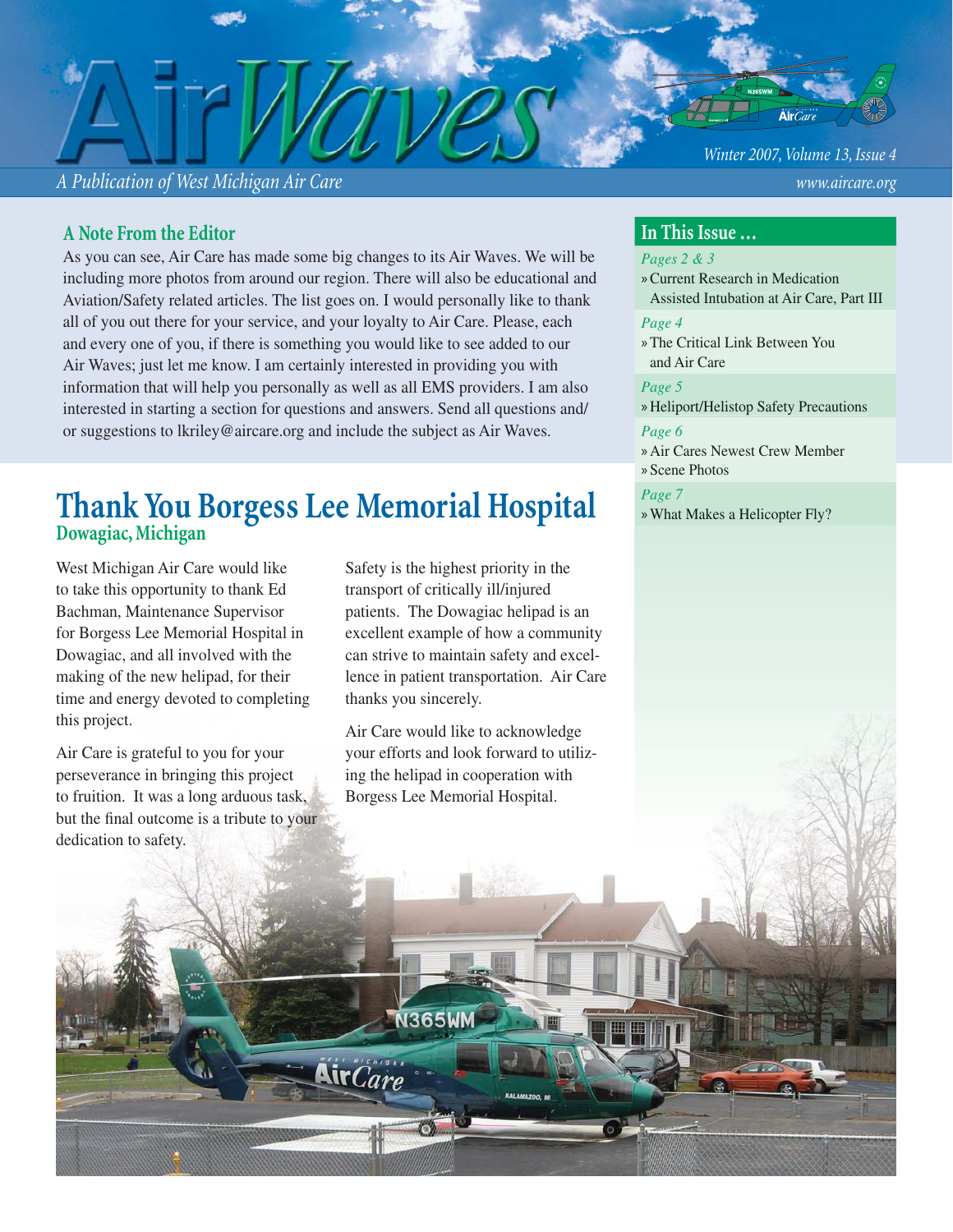# **Current Research in Medication Assisted Intubation at Air Care, Part III** *– Kevin Franklin; RN, EMT-P*

大家 化电子

Welcome to the third article in our four part series on Medication Assisted Intubation (MAI). In this article we will briefly review pre-induction medications. Then we will discuss the available options for providing sedation and amnesia for those patients undergoing MAI. In our next and last article on MAI we will discuss neuromuscular blocking agents used to facilite laryngoscopy and control patient movement during and after endotracheal intubation.

Previously we described the need for preoxygenation in order to provide nitrogen washout and minimize hypoxia during the period of apnea during MAI. Next atropine was discussed as an agent to prevent bradycardia associated with laryngscopy and succinylcholine administration. In addition we



Pilot Mark Brynick assisting flight nurses Kevin Franklin and Jan Eichel *at Coldwater E.R.*

discussed the use of lidocaine to decrease potential intracranial pressure spikes and as a cough suppressant. We concluded with a discussion on the use of fentanyl to blunt the hemodynamic response of laryngoscopy and intubation as well as provide analgesia to the patient.

With the patient appropriately pre-medicated for the procedure it is time to bring the patient into a moderate to deeply sedated state that is beneficial during endotracheal intubation. The current formularies list a number of medications that can achieve loss of consciousness and provide amnesia

to the patient. The medications that are utilized by Air Care include the benzodiazepine midazolam, the anesthetic induction agent etomidate and the dissociative agent ketamine.

To begin, the benzodiazepines offer an excellent choice for inducing an unconscious state and amnesia. Benzodiazepines work by modulating the action of the intrinsic GABA<sup>A</sup> receptor (recall that GABA is the main inhibitory neurotransmitter found in the CNS) [Lehne, 2001]. This modulation leads to an increased Cl- channel conductance resulting in hyperpolarization of the cell. Once hyperpolarization is reached the cell is no longer able to generate an action potential which leads to the desired traits of sedation, anxiolysis, anticonvulsant,

> skeletal muscle relaxation and anterograde amnesia (Stoelting, 1999). In addition, since benzodiazepines only modulate the GABA<sup>A</sup> receptor, effects are limited to the supply of endogenous GABA present.

Currently Midazolam is the preferred benzodiazepine due to its short onset of action of  $\sim$  1 minute and its short distribution t ½ of 7-10 minutes. At a dosage of 0.025-0.1mg/kg IVP the patient loses conscious thought quickly while minimizing the side effects associated with benzodiazepine

use. Side effects commonly encountered include transient apnea which occurs in ~ 2% of patients (Lehne, 2001), decreases in blood pressure occurring secondary to decreases in peripheral vascular resistance (Stoelting, 1999), and a potential inhibition of platelet aggregation noted by Scheu et al. in 2002 (Stoelting, 2006).

For these reasons Air Care has established that Midazolam is a potential medication for use in normal to hypertensive patients only. Patients whom cannot tolerate a drop in blood pressure benefit more from another induction agent, Etomidate.

Etomidate is a non-barbiturate induction agent that has a similar effect of enhancing the GABA<sup>A</sup> receptor in the CNS as did the benzodiazepines. Etomidate though has an increased specificity for the *B*2 and *B*3 subunit receptor types for GABA<sup>A</sup>. These subtypes account for  $\sim$  50% of the receptor subtypes in the CNS and relate to the strong neuro-inhibition that occurs with Etomidate (Reynolds et el., 2003). This results in a more directed suppression of consciousness with a decrease in the deleterious side effects seen with benzodiazepines in clinically compromised patients.

Etomidate's onset of action is similar at 30 – 60 seconds with peak cerebral concentrations seen in 60 seconds (Donnelly, 2005). Duration of etomidate lasts from 3-8 minutes and rapidly decreases due to a large volume of distribution (Brunton, 2006) and redistribution into non-reactive, non-CNS tissue until degradation occurs.

Side effects associated with Etomidate include decreases in the cerebral oxygen metabolic rate and decreases in the cerebral vessels leading to decreases in ICP. In addition a slight decrease in the MAP of up to 15% may occur  $($  < 1% of patients) that is usually not significant unless the patient is already hypotensive (Stoelting, 1999)(Donnelly, 2005). Substantial drops in blood pressure have been noted previously when concurrent use of opioids occurs as well as 1 record of a brief and self resolving second degree type 2 heart block (Vinson, 2002). Generally speaking the decrease in Vt that occurs is augmented by an increase in respiratory rates by patients to maintain a normal minute volume  $(T_m)$ . Myoclonus occurs frequently,  $\sim 10\%$ of the time, as does GI discomfort, pain at the injection site and hiccups (Donnelly, 2005).

The most significant side effect for Etomidate is the adrenocortical suppression that occurs even with a single dose. This adrenocortical suppression occurs due to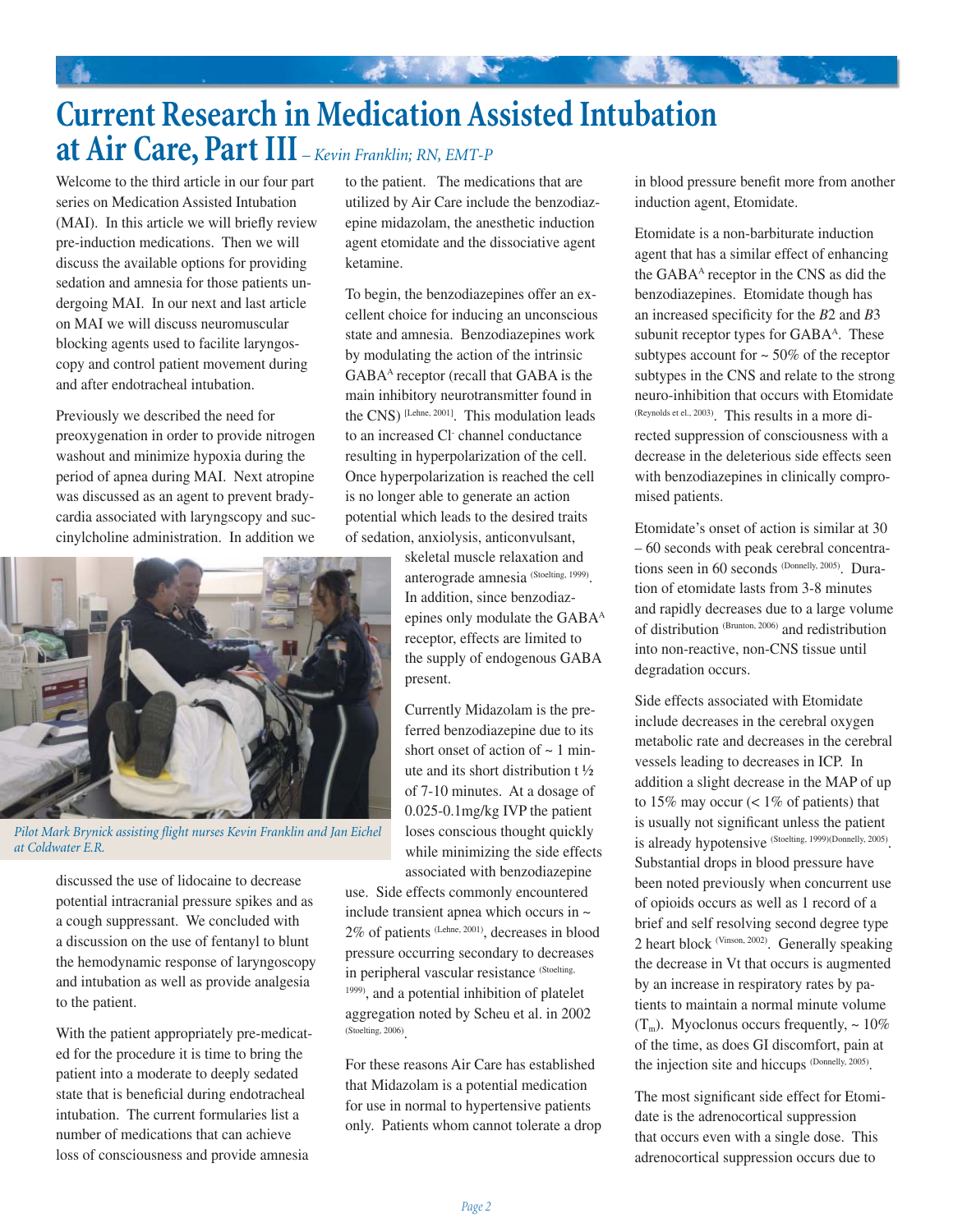an inhibition of *11-B-hydroxylase* which is a necessary enzyme in the conversion of cholesterol to cortisol (Donnelly, 2005)(Fellows, 1983). Suppression lasts for 4-8 hours with a single dose and may extend to 24 hours or greater in the elderly or previously debilitated patients. Patients whom cannot tolerate this suppression may be treated post-intubation with steroids or have an alternative induction agent used.

Dosing of Etomidate for induction is between 0.2 – 0.4mg/kg IVP (Donnelly, 2005). Air Care has established that 0.3mg/kg is an excellent dosage to assure loss of consciousness in patients while minimizing negative side effects for most patients. In hypotensive patients the dosage is decreased to 0.2mg/kg IVP in order to minimize the loss of blood pressure ensued while assuring excellent sedation and amnesia.

The last induction agent utilized in the Air Care protocol for MAI is Ketamine as a dissociative agent. This agent can be utilized on patients whom have RAD or a predicted difficult airway as an alternative to Etomidate.

Ketamine works with a variety of receptors in the CNS to alter each receptors physiologic outcome

leading to the desired properties of dissociation. Ketamine's receptors include the *N-methyl-D-aspartate (NMDA)*, opioid, monoaminergic, muscarinic and voltagesensitive calcium channel receptors. The *NMDA* receptor is normally reactive to the excitatory amino acids (EAA) which have their highest concentrations in the CNS, spinal cord, cerebellum, thalamus, basal ganglia, limbic system and cortex. Blockage at these activation sites lead to electrophysiological dissociation between the limbic and thalamoneocortical systems (Dollery, 1991). The effect is a cataleptic state in which the patient maintains reflexes but is not able to process noxious stimuli.

Ketamine also has a positive effect on the cardiovascular system by blocking the reuptake of neurotransmitters. This action results in an increased adrenergic response which causes an increase in heart rate and blood pressure as well as bronchodilation (Dollery, 1991). This last effect makes Ketamine a preferred agent in patients whom have RAD or a predicted difficult airway.

法意识 医心

Common side effects seen with Ketamine administration include emergence delirium, hypoventilation, increased cerebral blood flow, tracheobronchial and salivary secretions, nausea/vomiting (common), enhancement of non-depolarizing NMB's, and skeletal muscle tone increases (Dollery, 1991, Stoelting, 1999).

Current dosage recommendations for Ketamine in the literature range from 1 – 2mg/kg for sedation/anesthesia. At Air



*Flight nurses Bob Mayberry and Kevin Franklin at Watervliet E.R.*

Care the recommended dosage for sedation is 1.5mg/kg IVP which provides adequate sedation for the patient while minimizing side effects. It should be noted that some prior studies have shown excellent sedation with minimal side effects with dosages as high as 4 mg/kg (Donnelly, 2005).

That concludes the current recommendations for utilizing sedative/hypnotics for induction in MAI. In our final issue we will discuss the use of neuromuscular blocking agents to facilitate laryngscopy in MAI. In conclusion we will overview all of the steps in MAI in order to achieve the best possible intubation conditions.

#### References

Belelli, Delia, Lambert, Jeremy J., Peters,<br>John A., Wafford, Keith, Whiting, Paul J., The interaction of the general anesthetic *etomidate with the (gamma)-aminobutyric acid type A receptor is infl uenced by a single amino acid*, <u>Proc. Natl. Acad. Sci. USA,</u><br>September 1997 : 94, 11031-11036

Bergen, Joseph M., Smith, Daniel C., *A<br>Review Of Etomidate For Rapid Sequence<br><i>Intubation In The Emergency Department*, <u>The<br>Journal of Emergency Medicine</u>, 1997, Vol<br>15, #2, 221-230

Bergman, Stewart A., *Ketamine: Review of Its Pharmacology and Its Use in Pediatric Anesthesia*; Anesthesia Prog; 1999: Vol 46: 10-20

Bowen, R., Adrenal Steroids, Colorado State Univeristy, http://arbl.cvmbs.colostate. edu/hbooks/pathphys/endocrine/adrenal/ steroids.html

Brody, Theodore M., Larner, Joseph. & Minneman, Kenneth P. (1998). *Human Pharmacology, 3rd edition*. St. Louis, MO: Mosby.

Brunton, Laurence L., Lazo, John S., Parker,<br>Keith L., (2006). Goodman & Gilman's The Keith L., (2006)*. Goodman & Gilman's The<br><i>Pharmacological Basis of Therapeutics, 11ª*<br>*edition. New* York, NY: McGraw-Hill

Chudnofsky, Carl R., Weber, James E., Stoyanoff, Peter J., Colone, Pino D., Wilkerson,<br>Mark D., Hallinen, Diane L., Jaggi, Michael<br>F., Boczar, Michael E., Perry, Marcia A., A *Combination of Midazolam and Ketamine for Procedural Sedation and Analgesia in Adult Emergency Department Patients,* Academic<br>Emergency Medicine; March 2000, vol 7,<br>#3: 228-235

DeNicola, Lucian K., Gayle, Michael O., Blake, Kathryn V., *Drug Therapy Approaches<br><i>in the Treatment of Acute Severe Asthma in*<br>*Hospitalised Children*, Paediatric Drugs, 2001:<br>3(7), 509-537

Dickinson, Richard., Singer, Adam., Carrion,<br>Wesley., Etomidate for Pediatric Sedation Prior Wesley., *Etomidate for Pediatric Sedation Prior*<br>*to Fracture Reduction, <u>Academic Emergency</u><br><u>Medicine</u>, January 2001 : 8, #1, 74-77* 

Dipiro, Joseph T., Talbert, Robert L., Yee, Gary C., Matzke, Gary R., Wells, Barbara G. & Posey, Michael L. (1999) *Pharmacotherapy A Pathophysiologic Approach, 4th edition*. Stamford, CN: Appleton & Lange

Donnelly, Andrew J, Baughman, Verna L., Gonzales, Jeffrey P., Tomsik, Elizabeth A., (2005). *Anesthesiology & Critical Care Drug Handbook, 6th edition*. Hudson, OH: Lexi-Comp

Dollery, Colin Sir (Editor), Therapeutic Drugs, *Ketamine (hydrochloride*), 1991, Churchill Livingston

Dursteler, Brian B., Wightman, John M.,<br>Etomidate-Facilitated Hip Reduction in the *Etomidate-Facilitated Hip Reduction in the Emergency Department*, The American Journal of Emergency Medicine, March 2000 : 18, #21, 204-208

Editorial (Morris, C., McAllister, C.), *Etomidate<br>for emergency aneaesthesia; mad, bad and<br>dangerous to know? <u>Anaesthesia,</u> 2005,<br>60, 737-740* 

Editorial (Annane, Djillali), *ICU physicians should abandon the use of etomidate!* Intensive Care Med, 2005, 31, 325-326 Fellows, I. W., Bastow, M. D., Byrne, A. J., Allison, S. P., *Adrenocortical suppression in multiply injured patients; a complication of etomidate treatment*, British Medical Journal, December 17, 1983, 287, 1835-1837

Guldner, Gregory, Schultz, Jason., Sexton, Perry., Fortner, Corwyn., Richmond, Mark., *Etomidate for Rapid-sequence Intubation in Young Children: Hemodynamic Effects and Adverse Events*, Academic Emergency Medicine, February 2003 : 10, #2, 134-139

Hostetler, Mark A., Davis, Colleen O., *Prospective Age-Based comparison of Behavioral Reactions Occurring After Ketamine Sedation in the ED*, American Journal of Emergency Medicine, September 2002: Vol 20, #5, 463-468

Howeton, Joseph C., Rose, John., Duffy,<br>Scott., Zoltanski, Tom., Levitt, Andrew M.,<br>Randomized, Double-blind, Placebo-controlled<br>Trial of Intravenous Ketamine in Acute<br>Asthma, Annals of Emergency Medicine, Feb<br>1996, Vol 27

Ilkjaer, K.L., Petersen, J., Brennum, M.<br>Wemberg., Dahl. J.B., *Effect of syster* Wernberg., Dahl, J.B., *Effect of system N-methyl-D-aspartate receptor antagonist (ketamine) on primary and secondary hyperalgesia in humans*, British Journal of Anesthesia, 1996; 76: 829-834

Jackson, William L. Jr., *Should We Use Etomidate as an Induction Agent for Endotracheal Intubation in Patients With Septic Shock?\* <u>Chest</u>, March 2005, 127;*<br>#3, 1031-1038

King, Michel W., Introduction to Steroid Hormones, Indiana State University School of Medicine, http://web.indstate.edu/theme/ mwking/steroid-hormones.html

Kociszewski, Christine., Thomas, Stephen H.,<br>Harrison, Tim., Wedel, Suzanne K., *Etomidate<br>Versus Succinylcholine for Intubation in an<br>Air Medical Setting, <u>American Journal of</u><br><u>Emergency Medicine</u>, November 2000 : 18,<br>#7* 

Kost, Michael. (2004). *Moderate Sedation/ Analgesia, 2nd edition*. St. Louis, MO: Mosby

Krauss, Baruch., Green, Steven M., *Sedation and Analgesia For Procedures In Children*, The New England Journal of Medicine; March 30, 2000: Vol 342, #13, 938-945

Lau, Tim T.Y., Zed, Peter J., *Does Ketamine<br>Have a Role in Managing Severe Exacerbation<br>of Asthma in Adults?, PharmacoTherapy,<br>The Journal of Human Pharmacology and<br>Drug Therapy, September 2001: vol 21, #9,<br>1100-1106* 

Lehne, Richard A. (2004). *Pharmacology for Nursing Care, 5ª edition. P*hiladelphia PA:<br>Mosby – W.B. Saunders Company

Mathewson, Hugh S., Davis, Thomas A., *Bronchodilator Properties of Ketamine*, Respiratory Care; March 1997: Vol 42, 3#

Mazzeo, Anthony J., (Carlson, Richard W.,<br>Geheb, Michael A (Editors))., <u>Critical Care</u> Clinics, Sedation of the Critically Ill Patient, *Sedation For the Mechanically Ventilated Patient*, Vol 11, #4, October 1995, pp. 937-955

McGlone, R. G., Howes, M.C., Josh M., *The Lancaster experience of 2.0 to 2.5 mg/kg intramuscular ketamine for paediatric sedation*: 501 cases and analysis, Emergency Medicine Journal, May 2004: vol 21, #3, 290-295

Miller, DeWayne, *Sedation for Emergent Procedures Etomidate (Amidate), <u>AirFax,</u><br><u>A Publication of West Michigan Air Care,</u><br>August 1999* Nettles, Dexter C., Herrin, Thomas J., Mullen,

Jesse G., *Ketamine Induction In Poor-Risk Patients*, Anesthesia & Analgesia Current Researches, , Jan-Feb 1973, Vol 52, #1

Odom-Forren, Jan., Watson, Donna., (2005). Practical Guide to Moderate Sedation/ Analgesia, 2nd edition. St. Louis, Missouri: Elsevier Mosby

Oglesby, A. J., *Should etomidate be the induction agent of choice for rapid sequence intubation in the emergency department?,*<br><u>Emergency Medicine Journal,</u> November 2004<br>: 21, #6, 655-659

Petrillo, Toni M., Fortenberry, James D., Linzer, Jeffery F., Simon, Harold K., *Emergency Department Use of Ketamine in Pediatric Status Asthmaticus*, Journal of Asthma, 2001: 38(8), 657-664

*Physicians Desk Reference, 58<sup>th</sup> edition.*<br>(2004). Thomson PDR

*Physicians Desk Reference, 60<sup>th</sup> edition*<br>(2006). Thomson PDR

Porter, K., *Ketamine in prehospital care*, Emergency Medicine Journal, May 2004: vol Emergency Medic<br>21, #3, 351-354

Reynolds, David S., Rosahl, Thomas W.,<br>Cirone, Jennifer (+ et al.) *Sedation and<br>Anesthesia Mediated by Distinct GABA<sub>A</sub> Receptor Isoforms, <u>The Journal of</u><br><u>Neuroscience</u>, September 17, 2003: 23,<br>(24), 8608-8617* 

Ruth, William J., Burton, John H., Bock,<br>Anthony J., *Intravenous Etomidate for*<br>*Procedural Sedation in Emergency Department Patients*, Academic Emergency Medicine, January 2001: 8, #1, 13-18

Smith, Daniel C., Bergen, Joseph M.,<br>Smithline, Howard., Kirschner, Ronald., *A Trial*<br>*Of Etomidate For Rapid Sequence Intubation<br>In The Emergency Department*, <u>The Journal<br>of Emergency Medicine,</u> February 2000 : 18, #1, 13-16

Sokolove, Peter E., Price, Daniel D., Okada,<br>Pamela. *The safety of etomidate for<br>emergency rapid sequence intubation of<br><i>pediatric patients*, <u>Pediatric Emergency Care,</u><br>Feburary 2000 : 16, #1, 18-21

Stoelting, Robert K. (1999). *Pharmacology<br><i>and Physiology in Anesthetic Practice, 3ª*<br>*edition.* Philadelphia PA: Lippincott<br>– Raven

Stoelting, Robert K., Hillier, Simon C. (2006). *Pharmacology and Physiology in Anesthetic<br><i>Practice, 4*ª *edition. P*hiladelphia PA:<br>Lippincott Willimas & Wilkens

Van DeGraff, 1998. <u>Human Anatomy, 5ht </u><br><u>edition</u>. Pg 435 . McGraw-Hill

Vinson, David R., Bradburry, David R.,<br>*Etomidate for Procedural Sedation in*<br>*Emergency Medicine*, <u>Annals of Emergency</u><br><u>Medicine,</u> June 2002: 39, #6, 592-598

Watt, I., Ledingham, I. McA., *Mortality amoungst multiple trauma patients admitted to an intensive therapy unit <u>Anaesthesia,</u><br>1984, 39, 973-981* 

Wagner, R.Lee, White, Paul F., Kan, Patricia B., Rosenthal, Myer H., Feldman, David, *Inhibition of Adrenal Steroidogenesis by the Anesthetic Etomidate*, The New England Journal of Medicine, May 31, 1984, 310, 22, 1415-1421

Wiener-Kronish, Jeanine P., Gropper, Michael<br>A., (2001). *Conscious Sedation*, Philadelphia,<br>PA. Hanley & Belfus, Inc.

White, paul F., Way, Walter L., Trevor, Anthony J., *Ketamine – Its Pharmacology and*<br>*Therapuetic Uses, <u>Anesthesiology</u>, ,Vol 56,<br>#2 Feb 1982* 

Zelicof-Paul, Audrey., Smith-Lockridge, Arlene., Schnadower, Sarah tyler., Levin, Serle., Roskind, Cindy., Dayan, Peter., *Controversies in rapid sequence intubation in children*, Current Opinion in Pediatrics, June 2005: vol 17, #3, 355-362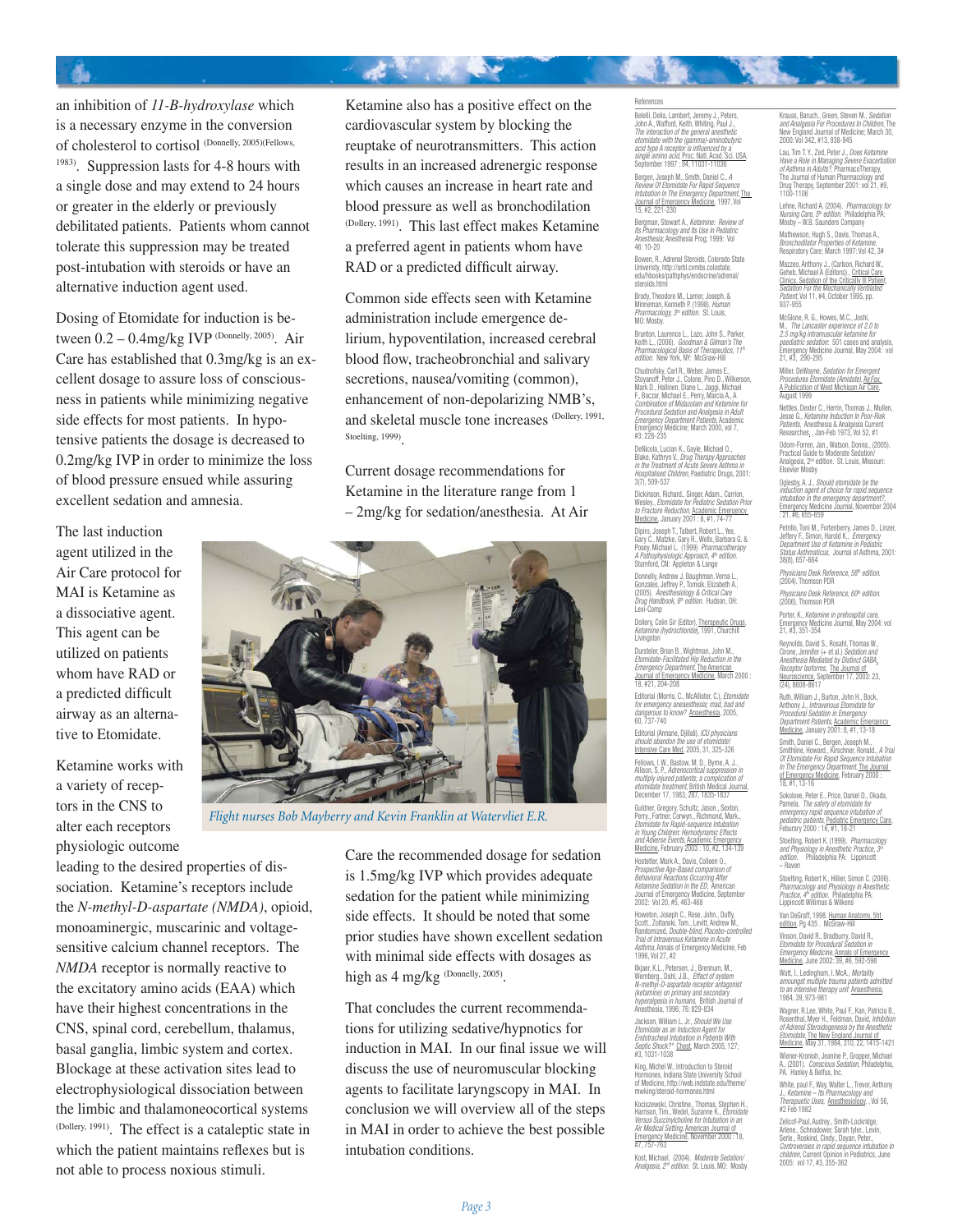# **The Critical Link Between You and Air Care**

## **Air Care's Communication Center**

The West Michigan Air Care (Air Care) Communication Center in manned 24 hours a day, 7 days a week to assist with the transport and care of critically ill and injured patients. We assist our requesters in acquiring a CAMTS accredited Air Medical helicopter when Air Care is unable to respond to transport the patient due to being on another patient flight request, maintenance, or weather. Sometimes Air Care is unable to respond due to weather, but another service may be able due to their weather.

The Air Care Communication Center is manned with well trained personnel with backgrounds from EMT's to Medics, Police and Fire services, Military, and Air Traffic Control.

The Air Care Communication Center is equipped with the latest GPS on screen Flight Following system so we can follow our aircraft from lift off to landing. Location of scene requests can be acquired by gaining an address or street intersections to plot GPS coordinates. Air Care has a mapping system as well as a Yoman System to plot the location coordinates, and then pass this information to the pilot, which will in turn enter the coordinates into the GPS for direct navigation to the scene.

Air Care Communications also serve as the communication point for Kalamazoo County Medical Control, and the Fifth District Medical Control.

Air Care Communication Center gathers needed patient information for the Medical Crew, location of the patient, and receiving hospital and physician. We coordinate with sending hospitals to make sure the patient has everything needed for transport to reduce the ground times, and with the receiving hospital to make sure they are expecting the patient and ready.

### **An Introduction to Each of Air Care's Communication Specialists**



**STEVE** has been an Air Medical Communications Specialist for 23 years. He started with Borgess Inflight Medical Service at the conception of the program. Steve provided Air Care with a vast amount of experience and knowledge when the Borgess Inflight and Bronson CareFlight merged into our Air Care. Steve has been an EMT for thirty plus years, during which he worked at Kellogg Ambulance in Kalamazoo. Steve also worked as a Tech at Borgess Medical Center Emergency Department.

Steve served in the United States Marine Corps… Thank you for your service!!

Steve spends his time off with his wife, seven children, and five grandchildren. Whew...what a guy! Steve enjoys playing music, working on his five acre yard and taking vacations to new places. Steve also has spent the last couple years doing a major makeover of his home.

**TERRY** has been working at Air Care since its inception. Terry came to Air Care with extensive experience from two previous communications jobs and other work experience. Terry also has a military background with the U.S. Marine Corps…Thank you for your service Terry! He has also been an EMT for over twenty years. Terry has a Bachelors of Business Administration, with a major in accounting.

Terry leads a very busy life with a full time job at Air Care and another part time job as well. The part time job helps Terry to offset the cost of raising his children. Terry likes to spend his time with his wife and children when he is not busy at one of his jobs. He enjoys working at Air Care and we are so glad to have him on our team. Terry is a huge sports fan and really loves to watch sporting events. He also finds time to coach his kids in various sports.



**BETH** began her career in EMS 20 years ago with the Three Rivers Fire Department. Beth then worked with Taylor Ambulance Service serving the Metro Detroit area. While working for Taylor Ambulance Service, Beth covered such events as BLS (Basic Life Support) and ALS (Advanced Life Support). Beth was also able to cover many special events such as Red Wing Hockey games, Freedom Festival Fireworks and the Hydroplane Boat races. After three years on the road with Taylor Ambulance Service Beth decided to change the direction of her career and started working in the dispatch center, helping to handle the 200 incoming emergency calls per day. Beth continued there for two more years.

As Beth worked her way to the west, she started working for the Battle Creek Lifecare Ambulance Service. Five years later, Beth and her husband welcomed their son into their lives. Thinking working closer to home was the way to go, she then went to work at Bronson Vicksburg Hospital as a PCA (Patient Care Associate), continuing her migration to the west.

For the last seven years Air Care has been honored with Beth's expertise and experience in the industry. She enjoys spending time with her family and friends. Hopefully Beth will not be desiring to move anymore westward.

**MIKE** started in EMS in 1985, where he worked for the South Haven Fire Department in South Haven, IN. In 1986 Mike attended EMT school at Gary Methodist Campus in Gary, IN. Mike then furthered his education by attending the Paramedic School at South Suburban College in Hazel Crest, IL. From 1987 to 1993 Mike worked for Daley's Ambulance Service in Chicago, IL. He then joined the Aero Med team in Grand Rapids, dispatching an EMS helicopter. Mike worked for Aero Med for nine years during which he also continued to further his education. Mike now has two College Degrees, one in Information Tech and the other in Business Communications. It was with great pleasure that we brought Mike aboard to join our Air Care family in 2002.

Mike served in the active duty Marine Corps for six years, and also served with the Active Army Reserve for eight years….Thank you for your service Mike!!

Mike has a thirteen year old son Christopher. Mike also works on his fathers farm when he is not out with his son or working here at Air Care.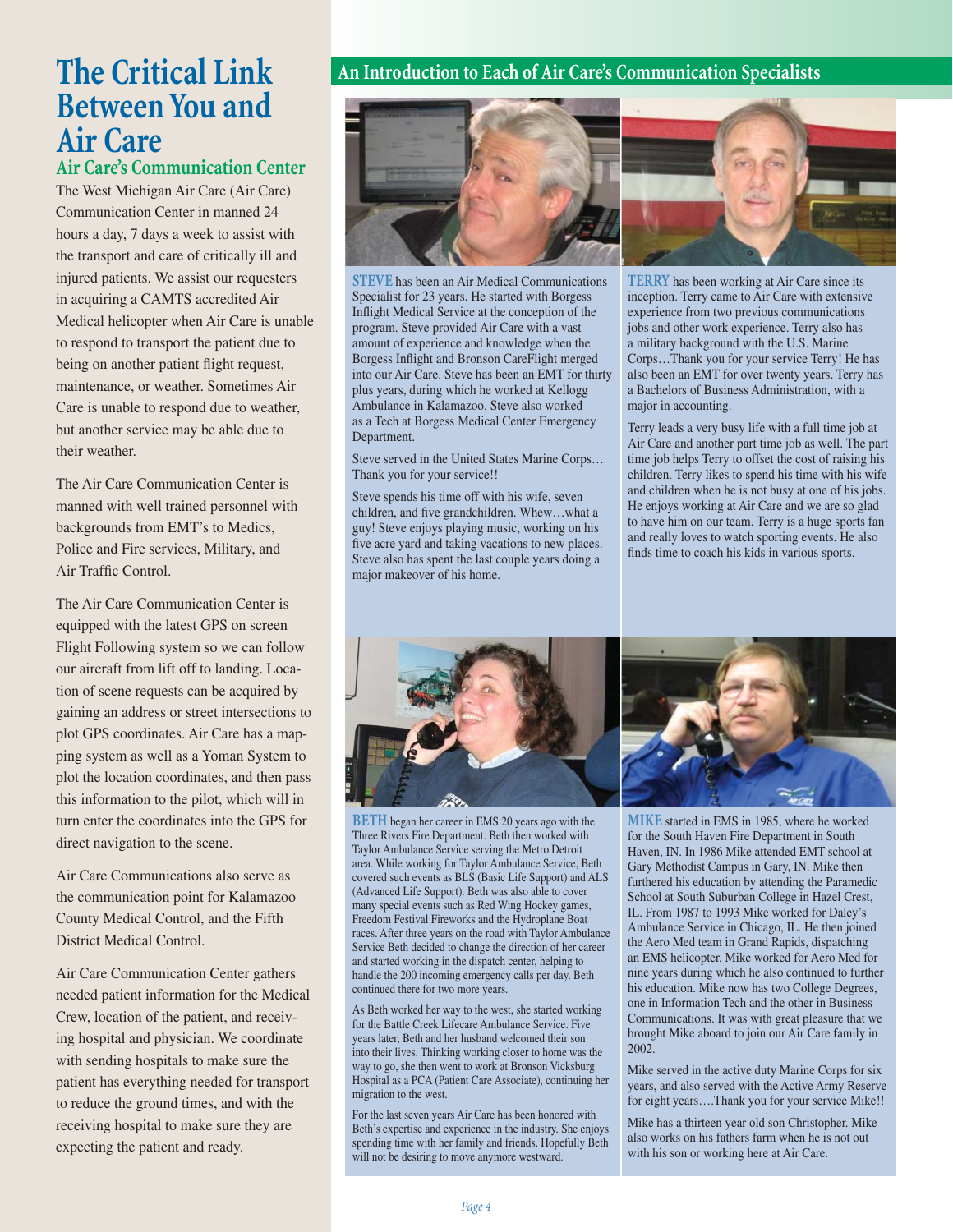# **Heliport/Helistop Safety Precautions**

### **Aircraft Pre-arrival**

- » NIGHT: Assure adequate perimeter lighting
- Stretcher available 50' away from » landing area, no loose articles, no pillows, blankets, or mattress pad
- Clear vehicles, obstacles and debris » within 100 feet of the landing area
- » Barricade avenues of approach to landing area with gates, ropes, etc. and use blocking vehicles or additional staff if necessary
- » Have  $O_2$  ready, on cart, full and with an operational flowmeter
- Assure staff is present at helipad equipped » with eye/ear protection and positioned to view entire area

### **Aircraft Arrival**

- Stretcher is braked or held secure »
- » Wear appropriate hearing and eye protection
- Monitor helipad for the appearance of any » hazards and maintain helipad security
- Wave off helicopter if security is » compromised or a hazard exists
- » Keep ALL PERSONNEL at least 100 feet from an operating aircraft
- Staff must remain at least 50 feet from the » aircraft until the rotors have stopped
- APPROACH ONLY WHEN ROTORS » ARE COMPLETELY STOPPED
- When signaled, approach primary loading » door of the aircraft FROM THE FRONT
- » If control of the stretcher is a concern wait for assistance before approaching the aircraft (high winds, cart steering problems, frosted or icy surfaces)
- Wait for the crew to open the loading » door
- Follow crew instruction for loading or » unloading

#### **Aircraft Departure**

- Assure helipad security is present and » adequate to address concerns
- » Verify barricades approach avenues to landing area remain intact with gates, ropes or blocking vehicles
- Assure that helipad is clear of bystanders, » vehicles, obstacles and debris
- » Wear appropriate hearing and eye protection
- » Monitor helipad for security and the appearance of any hazards
- Wave off helicopter's departure if security » is compromised or a hazard exists

#### **General Safety Precautions**

- » Keep ALL PERSONNEL at least 100 feet from an operating aircraft
- Approach the aircraft from the front only » when signaled
- When in doubt please ask questions »
- » Depart the aircraft only to the front
- Watch for potential problems »
- » Never hesitate to wave off a landing or a takeoff if safety is a concern
- » Be mindfully aware of patient care and take universal precautions
- » Wear appropriate eye and hearing protection around an operating aircraft
- No loose articles (mattress pads, bedding, » hats) within 100 feet when blades are in motion
- Do not raise anything higher than head » level within 50 feet (e.g. IV poles)
- » No vehicle traffic within 50 feet of aircraft
- No smoking within 50 feet of aircraft »
- » NEVER approach the aircraft from the rear
- » Notify Air Care Communication of any changes or new construction (1-800-922-1234)

## YOU MAY BE OUR LAST CHANCE TO PREVENT AN ACCIDENT . THANKS FOR YOUR HELP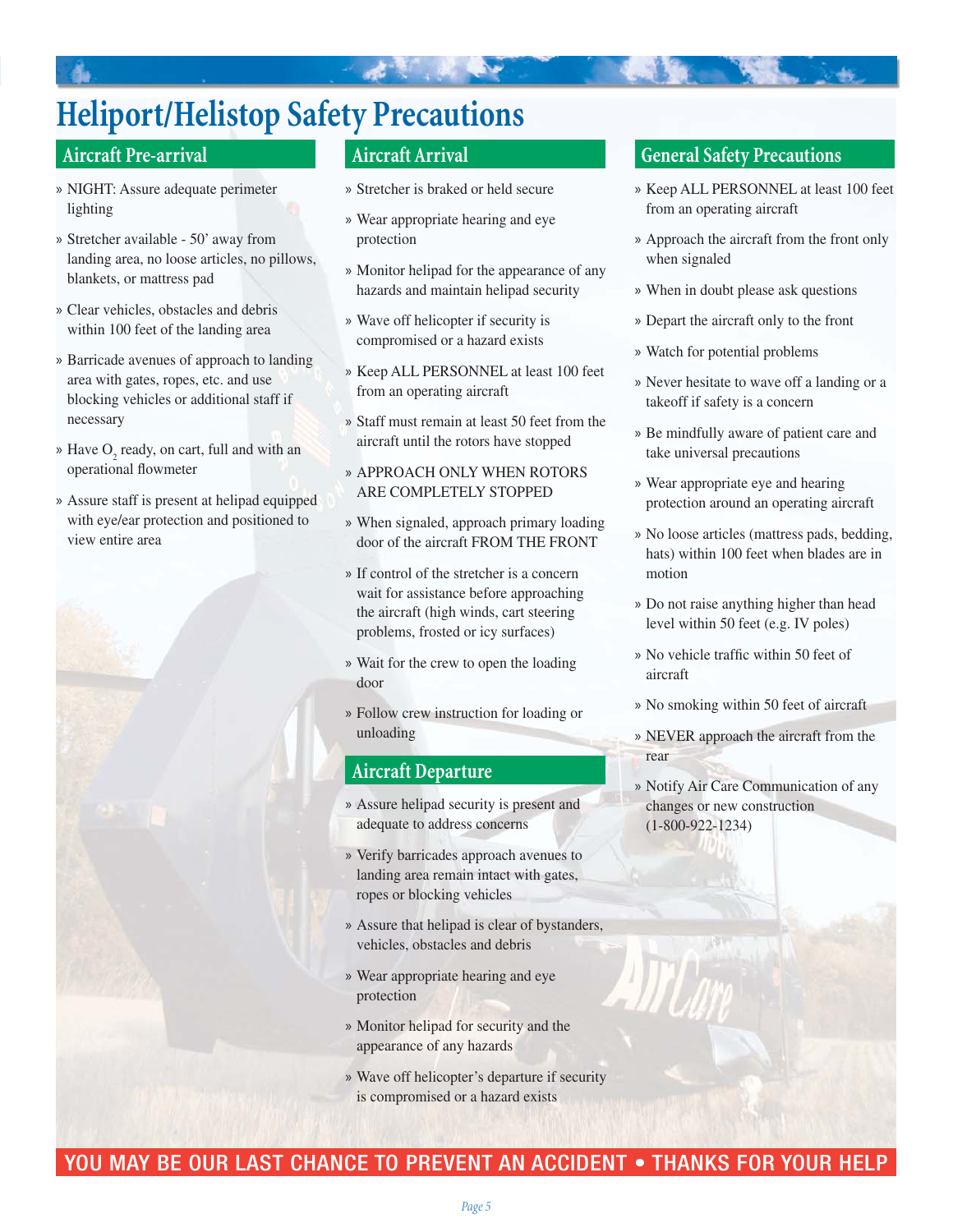# **New Air Care Associate Please join us in welcoming our newest Air Care crewmember.**

Air Care is pleased to introduce our newest medical crew member, **Nick Wright**. Nick graduated from Ferris State University with his Associate Degree in Applied Science Nursing and finished his BSN in the spring of 2006. He has worked for Spectrum Health Butterworth in the emergency department since the spring of 1998. He obtained his paramedic certification from Great Lakes EMS Academy in Jenison in 2001. During the time from 2000- 2004, he also worked as a clinical instructor and helped teach labs for Davenport Universi-

ties EMS program. Nick joined Air Care in November of 2006.

 $\mathcal{A}^{\mathcal{A}}$ 

Nick was recently married; he and his wife Amy live in Grand Rapids where she continues to work in the ED at Butterworth Hospital. Their hobbies include hockey, golf, tennis, and traveling.

Nick is commissioned in the United States Army Reserve as a 1st Lt. after serving 12 years as an enlisted soldier.



#### OUR TEAM, WORKING WITH YOUR TEAM, MAKING A CRITICAL DIFFERENCE.

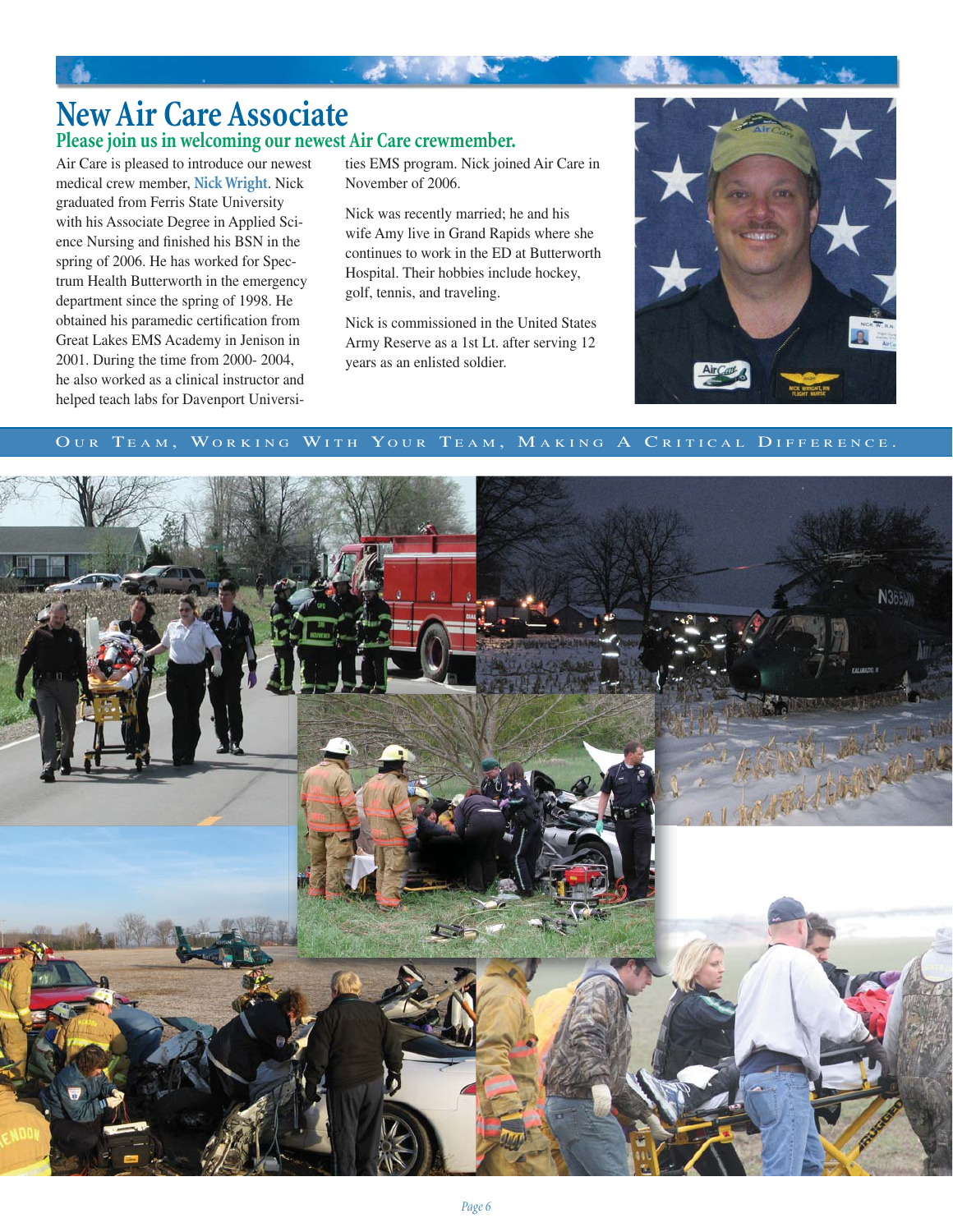# **What Makes a Helicopter Fly?** *– Laura Riley, Air Care Pilot*

So you ask; what makes a helicopter fly? A simple question, I wish there was as simple of an answer, but unfortunately, there is not. It could be as simple as the engine(s) provide power, the transmission turns the blades which produce lift, and the controls direct the lift so that the helicopter can fly. I know that for most of you, that explanation is way too vague. Therefore, I will proceed to explain to the best of my ability, what makes the helicopter fly.

There are many makes and models of helicopters, each unique in its own way. So my explanation is going to be general to the helicopter itself, not to a specific helicopter. To a degree the above explanation is true…it just leaves out the real nuts and bolts. So if you're really interested in how the helicopter flies, read on.

We will start from the time the pilot straps into the pilots' seat. Prior to starting the engine(s), a power source is needed. Typically this source is the aircraft battery; sometimes it will be an auxiliary power unit. Next, the pilot will start the engine(s), which like any engine; pretty much consists of a part spraying fuel into a contained compartment, and another part providing a spark to ignite the fuel. The pilot will then bring the engine up to the required operating revolutions per minute (RPM). The direct current (DC) electrical power load is then transferred automatically to the generator(s), leaving the battery to be charged and available in the event of generator(s) failure(s). Connecting the engine to the transmission is a large drive shaft which transfers powers to the transmission. The transmission in turn distributes power to the main rotor, tail rotor and generator(s). Next, I am going to explain what other forces are involved in the flight of the helicopter.

The pilot is strapped in, the rotor blades are turning, what now? Well first a brief explanation of the controls to fly the helicopter. First is the cyclic stick that allows for directional flight, in other words it allows the helicopter to bank left and right or tilt forward and backwards. Next is the collective which simultaneously changes the pitch in all of the main rotor blades and allows the helicopter to go up or down. Lastly the tail rotor pedals counteract torque, and provide directional control of the helicopter by preventing the aircraft fuselage from turning in the opposite direction of the main rotor (torque effect) also known as Newton's third law of motion (for every action there is an equal and opposite reaction). Some helicopters also have a manual throttle control which allows the pilot to set the RPM manually. Whether the RPM is set automatically or manually generally depends on the age and mechanics of the helicopter. The thing to remember about these flight controls is that if one is moved, all the others will also have to be moved to maintain the desired course, airspeed and altitude. This is the challenge in flying a helicopter.

Now it is time to go fly. The pilot will gently pull up on the collective, by doing so increasing the power demand. At the same time the pilot will be using the cyclic control to maintain the position of the helicopter over the ground. Simultaneously the pilot will also be moving the tail rotor pedals to prevent the aircraft from turning. The helicopter is working very hard during this phase of lifting off of the ground and proceeding into forward flight, and an enormous amount of power is required. As the pilot increases the collective, the pitch of each blade is consecutively changed which

provides the lifting force. The aircraft is now off the ground, and beginning to move forward. With each knot of forward speed the rotor system becomes more effective. Eventually, when the aircraft reaches the desired altitude and airspeed, it requires a significantly lower power setting and the helicopter is at a point of equilibrium. The cyclic is used to steer the helicopter in flight, the collective is used to provide the desired power, and the tail rotor pedals are used to trim the helicopter to its best aerodynamic profile (energy efficiency).

Once the helicopter arrives at its destination, a reversal of takeoff events occurs. The pilot lowers the collective to take the pitch out of the blades, which allows the helicopter to slow down and descend. This will in turn require a bit of aft cyclic to prevent the aircraft from descending and/or going too fast. As the helicopter slows and nears the ground, it will be necessary to increase the power (collective), because the blades are less efficient and require more power to fly. This increase in power demand will continue until the helicopter is no longer moving forward. It will then be necessary to actually decrease or lower the collective (power) to land.

This is a simplified description of how a helicopter flies! I hope you enjoyed your first virtual helicopter flight.